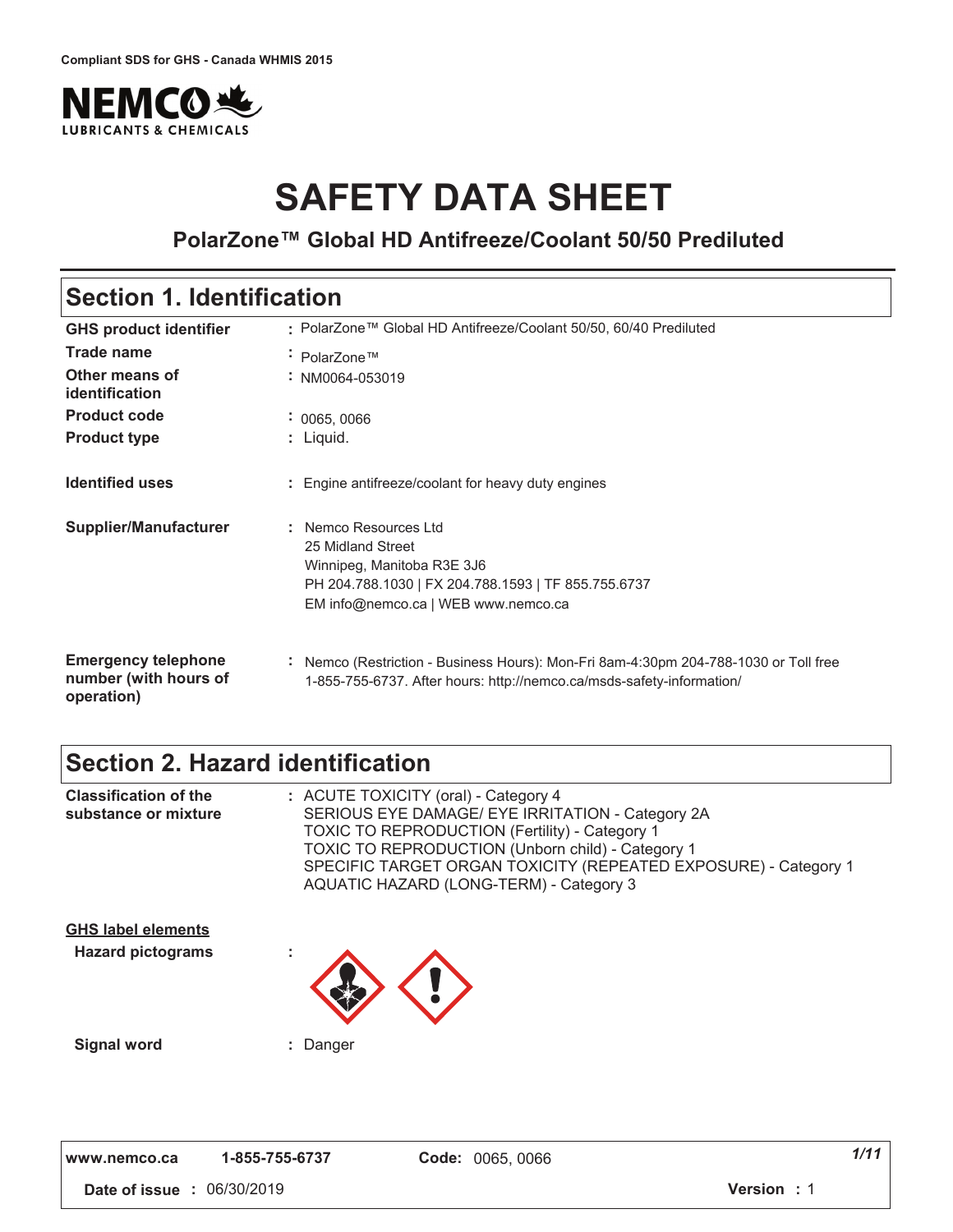

### **Section 2. Hazard identification**

| <b>Hazard statements</b>                                                      | : H302 - Harmful if swallowed.<br>H319 - Causes serious eye irritation.<br>H360 - May damage fertility or the unborn child.<br>H372 - Causes damage to organs through prolonged or repeated exposure.<br>H412 - Harmful to aquatic life with long lasting effects.                                                                                                                                                                                              |
|-------------------------------------------------------------------------------|-----------------------------------------------------------------------------------------------------------------------------------------------------------------------------------------------------------------------------------------------------------------------------------------------------------------------------------------------------------------------------------------------------------------------------------------------------------------|
| <b>Precautionary statements</b>                                               |                                                                                                                                                                                                                                                                                                                                                                                                                                                                 |
| <b>Prevention</b>                                                             | : P201 - Obtain special instructions before use.<br>P202 - Do not handle until all safety precautions have been read and understood.<br>P280 - Wear protective gloves. Wear protective clothing. Wear eye or face<br>protection.<br>P273 - Avoid release to the environment.<br>P260 - Do not breathe vapor.<br>P270 - Do not eat, drink or smoke when using this product.<br>P264 - Wash hands thoroughly after handling.                                      |
| <b>Response</b>                                                               | : P314 - Get medical attention if you feel unwell.<br>P308 + P313 - IF exposed or concerned: Get medical attention.<br>P301 + P312 + P330 - IF SWALLOWED: Call a POISON CENTER or physician if<br>you feel unwell. Rinse mouth.<br>P305 + P351 + P338 - IF IN EYES: Rinse cautiously with water for several minutes.<br>Remove contact lenses, if present and easy to do. Continue rinsing.<br>P337 + P313 - If eye irritation persists: Get medical attention. |
| <b>Storage</b>                                                                | : P405 - Store locked up.                                                                                                                                                                                                                                                                                                                                                                                                                                       |
| <b>Disposal</b>                                                               | : P501 - Dispose of contents and container in accordance with all local, regional,<br>national and international regulations.                                                                                                                                                                                                                                                                                                                                   |
| Other hazards which do not<br>result in classification/<br><b>HHNOC/PHNOC</b> | : None known.                                                                                                                                                                                                                                                                                                                                                                                                                                                   |

### **Section 3. Composition/information on ingredients**

| Substance/mixture                       | : Mixture       |
|-----------------------------------------|-----------------|
| Other means of<br><i>identification</i> | : NM0064-053019 |

| <b>CAS number/other identifiers</b> |  |                   |
|-------------------------------------|--|-------------------|
| <b>CAS number</b>                   |  | : Not applicable. |
| <b>Product code</b>                 |  | : 0065,0066       |
| ممومو مومناه معوموا                 |  |                   |

| Ingredient name                | $\%$ (w/w) | <b>CAS number</b> |
|--------------------------------|------------|-------------------|
| Ethanediol                     | $30 - 60$  | 107-21-1          |
| Potassium p-tert-butylbenzoate | - 5        | 16518-26-6        |

The exact percentage (concentration) in the composition has been withheld as a trade secret in accordance with the amended HPR as of April 2018.

There are no additional ingredients present which, within the current knowledge of the supplier and in the concentrations applicable, are classified as hazardous to health or the environment and hence require reporting in this section.

Occupational exposure limits, if available, are listed in Section 8.

 **#** 01"/0"\$0'2 **5 #** '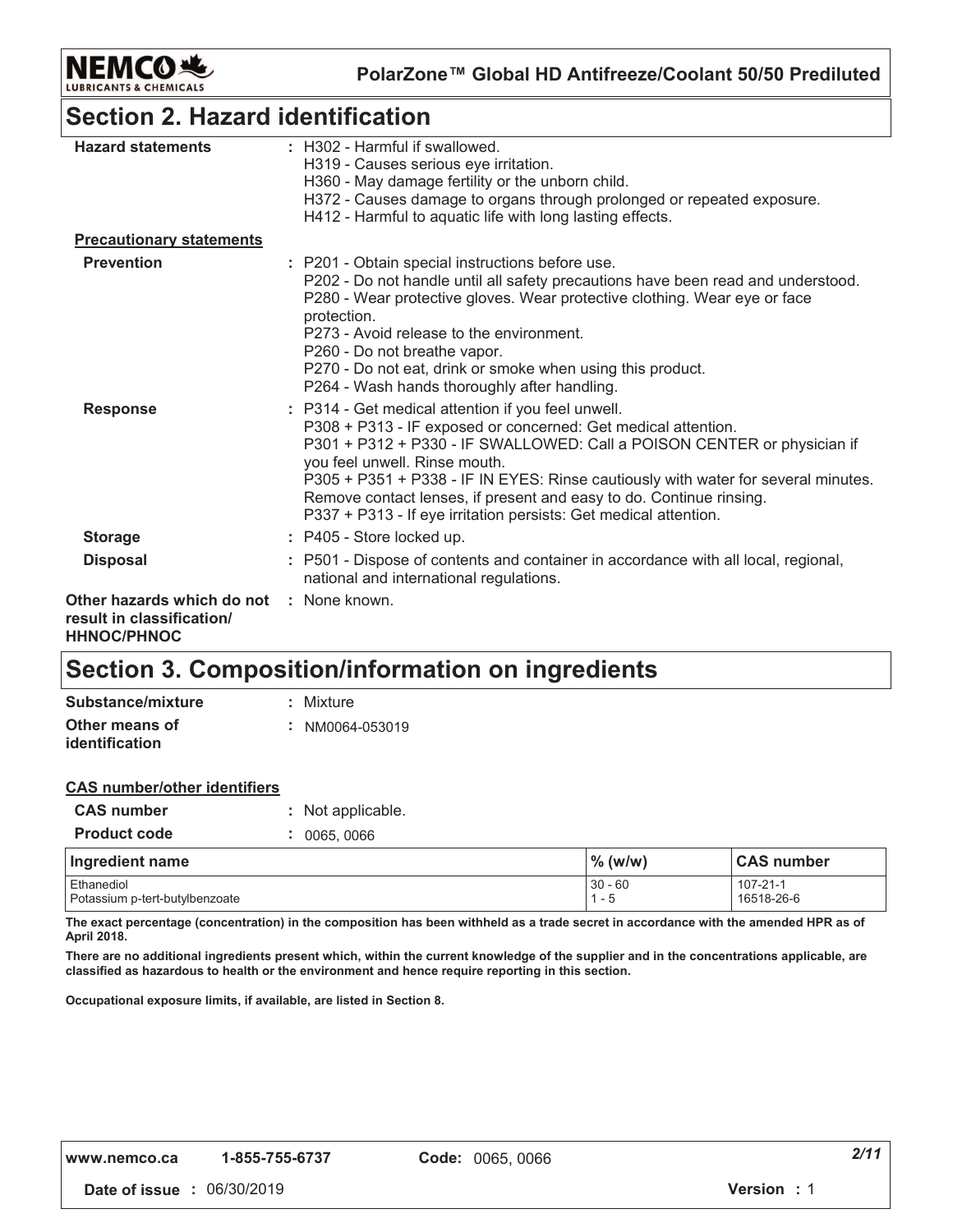

### **Section 4. First-aid measures**

#### Description of necessary first aid measures

| Eye contact         | : Immediately flush eyes with plenty of water, occasionally lifting the upper and lower<br>eyelids. Check for and remove any contact lenses. Continue to rinse for at least 20<br>minutes. Get medical attention.                                                                                                                                                                                                                                                                                                                                                                                                                                                                                                                                                                                                             |  |
|---------------------|-------------------------------------------------------------------------------------------------------------------------------------------------------------------------------------------------------------------------------------------------------------------------------------------------------------------------------------------------------------------------------------------------------------------------------------------------------------------------------------------------------------------------------------------------------------------------------------------------------------------------------------------------------------------------------------------------------------------------------------------------------------------------------------------------------------------------------|--|
| <b>Inhalation</b>   | : Remove victim to fresh air and keep at rest in a position comfortable for breathing.<br>If not breathing, if breathing is irregular or if respiratory arrest occurs, provide<br>artificial respiration or oxygen by trained personnel. It may be dangerous to the<br>person providing aid to give mouth-to-mouth resuscitation. Get medical attention. If<br>unconscious, place in recovery position and get medical attention immediately.<br>Maintain an open airway. Loosen tight clothing such as a collar, tie, belt or<br>waistband.                                                                                                                                                                                                                                                                                  |  |
| <b>Skin contact</b> | : Flush contaminated skin with plenty of water. Wash contaminated clothing<br>thoroughly with water before removing it, or wear gloves. Continue to rinse for at<br>least 20 minutes. Get medical attention. Wash clothing before reuse. Clean shoes<br>thoroughly before reuse.                                                                                                                                                                                                                                                                                                                                                                                                                                                                                                                                              |  |
| Ingestion           | : Wash out mouth with water. Remove dentures if any. Remove victim to fresh air<br>and keep at rest in a position comfortable for breathing. If material has been<br>swallowed and the exposed person is conscious, give small quantities of water to<br>drink. Stop if the exposed person feels sick as vomiting may be dangerous. Do not<br>induce vomiting unless directed to do so by medical personnel. If vomiting occurs,<br>the head should be kept low so that vomit does not enter the lungs. Get medical<br>attention. If necessary, call a poison center or physician. Never give anything by<br>mouth to an unconscious person. If unconscious, place in recovery position and get<br>medical attention immediately. Maintain an open airway. Loosen tight clothing such<br>as a collar, tie, belt or waistband. |  |

#### Most important symptoms/effects, acute and delayed

| Potential acute health effects |                                                                                                                             |
|--------------------------------|-----------------------------------------------------------------------------------------------------------------------------|
| Eye contact                    | : Causes serious eye irritation.                                                                                            |
| <b>Inhalation</b>              | No known significant effects or critical hazards.                                                                           |
| <b>Skin contact</b>            | No known significant effects or critical hazards.                                                                           |
| Ingestion                      | : Harmful if swallowed.                                                                                                     |
| Over-exposure signs/symptoms   |                                                                                                                             |
| Eye contact                    | : Adverse symptoms may include the following:<br>pain or irritation<br>watering<br>redness                                  |
| <b>Inhalation</b>              | : Adverse symptoms may include the following:<br>reduced fetal weight<br>increase in fetal deaths<br>skeletal malformations |
| <b>Skin contact</b>            | : Adverse symptoms may include the following:<br>reduced fetal weight<br>increase in fetal deaths<br>skeletal malformations |
| Ingestion                      | : Adverse symptoms may include the following:<br>reduced fetal weight<br>increase in fetal deaths<br>skeletal malformations |

#### Indication of immediate medical attention and special treatment needed, if necessary

| l www.nemco.ca                    | 1-855-755-6737 | <b>Code: 0065, 0066</b> | 3/11       |
|-----------------------------------|----------------|-------------------------|------------|
| <b>Date of issue : 06/30/2019</b> |                |                         | Version: 1 |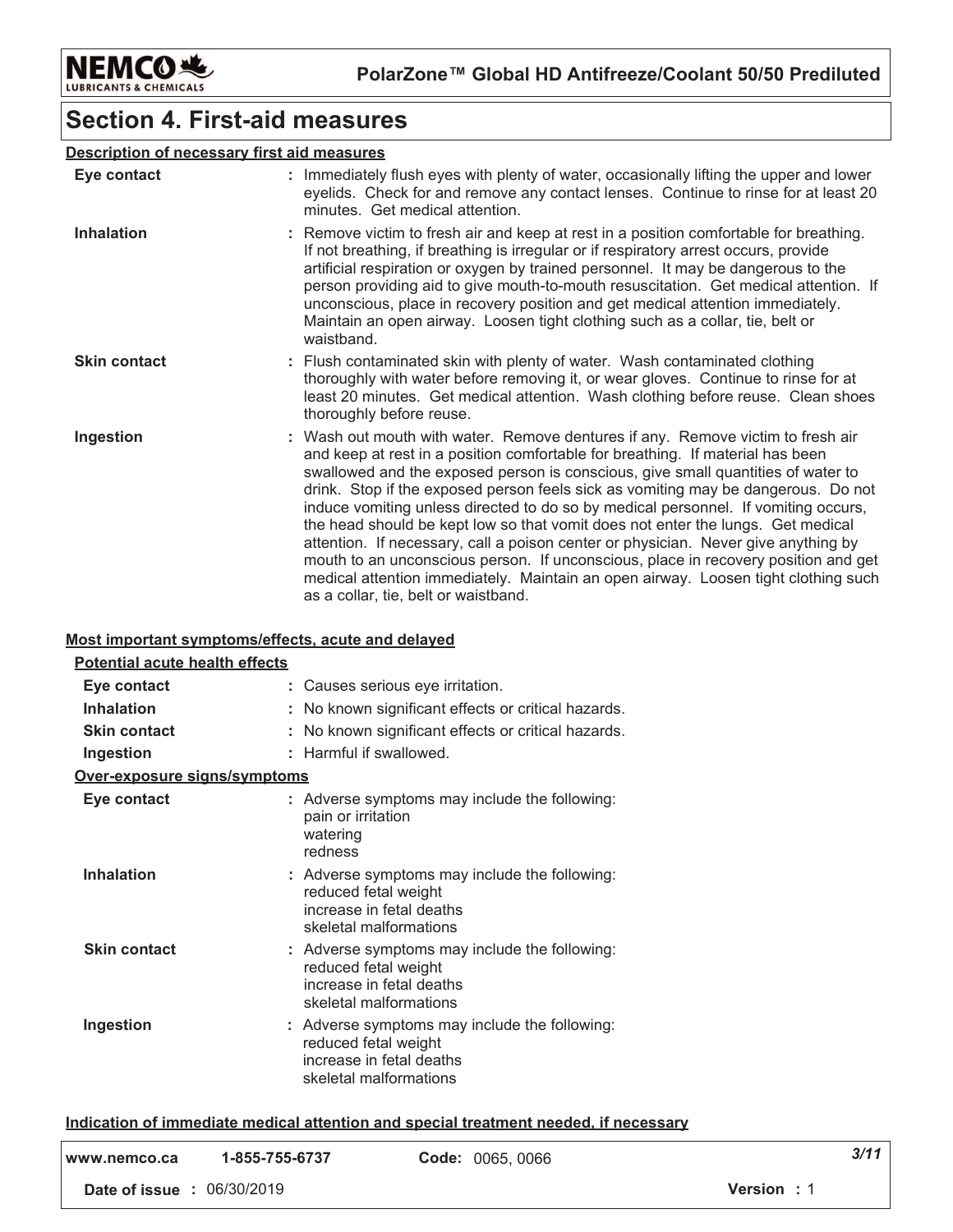

### **Section 4. First-aid measures**

| Notes to physician                | : Treat symptomatically. Contact poison treatment specialist immediately if large<br>quantities have been ingested or inhaled.                                                                                                                                                                                                                                                                                  |
|-----------------------------------|-----------------------------------------------------------------------------------------------------------------------------------------------------------------------------------------------------------------------------------------------------------------------------------------------------------------------------------------------------------------------------------------------------------------|
| <b>Specific treatments</b>        | : No specific treatment.                                                                                                                                                                                                                                                                                                                                                                                        |
| <b>Protection of first-aiders</b> | : No action shall be taken involving any personal risk or without suitable training. If it<br>is suspected that fumes are still present, the rescuer should wear an appropriate<br>mask or self-contained breathing apparatus. It may be dangerous to the person<br>providing aid to give mouth-to-mouth resuscitation. Wash contaminated clothing<br>thoroughly with water before removing it, or wear gloves. |

#### **See toxicological information (Section 11)**

### **Section 5. Fire-fighting measures**

| <b>Extinguishing media</b>                               |                                                                                                                                                                                                               |
|----------------------------------------------------------|---------------------------------------------------------------------------------------------------------------------------------------------------------------------------------------------------------------|
| Suitable extinguishing<br>media                          | : Use an extinguishing agent suitable for the surrounding fire.                                                                                                                                               |
| Unsuitable extinguishing<br>media                        | : None known.                                                                                                                                                                                                 |
| <b>Specific hazards arising</b><br>from the chemical     | : This material is harmful to aquatic life with long lasting effects. Fire water<br>contaminated with this material must be contained and prevented from being<br>discharged to any waterway, sewer or drain. |
| <b>Hazardous thermal</b><br>decomposition products       | : Decomposition products may include the following materials:<br>carbon dioxide<br>carbon monoxide<br>metal oxide/oxides                                                                                      |
| <b>Special protective actions</b><br>for fire-fighters   | : Promptly isolate the scene by removing all persons from the vicinity of the incident if<br>there is a fire. No action shall be taken involving any personal risk or without<br>suitable training.           |
| <b>Special protective</b><br>equipment for fire-fighters | : Fire-fighters should wear appropriate protective equipment and self-contained<br>breathing apparatus (SCBA) with a full face-piece operated in positive pressure<br>mode.                                   |

### **Section 6. Accidental release measures**

#### **<u>Personal precautions, protective equipment and emergency procedures</u>**

| For non-emergency<br>personnel   | : No action shall be taken involving any personal risk or without suitable training.<br>Evacuate surrounding areas. Keep unnecessary and unprotected personnel from<br>entering. Do not touch or walk through spilled material. Avoid breathing vapor or<br>mist. Provide adequate ventilation. Wear appropriate respirator when ventilation is<br>inadequate. Put on appropriate personal protective equipment. |
|----------------------------------|------------------------------------------------------------------------------------------------------------------------------------------------------------------------------------------------------------------------------------------------------------------------------------------------------------------------------------------------------------------------------------------------------------------|
| For emergency responders         | : If specialized clothing is required to deal with the spillage, take note of any<br>information in Section 8 on suitable and unsuitable materials. See also the<br>information in "For non-emergency personnel".                                                                                                                                                                                                |
| <b>Environmental precautions</b> | : Avoid dispersal of spilled material and runoff and contact with soil, waterways,<br>drains and sewers. Inform the relevant authorities if the product has caused<br>environmental pollution (sewers, waterways, soil or air). Water polluting material.<br>May be harmful to the environment if released in large quantities.                                                                                  |

#### <u>**Methods and materials for containment and cleaning up**</u>

| www.nemco.ca                      | 1-855-755-6737 | Code: 0065, 0066 | 4/11               |
|-----------------------------------|----------------|------------------|--------------------|
| <b>Date of issue : 06/30/2019</b> |                |                  | <b>Version</b> : 1 |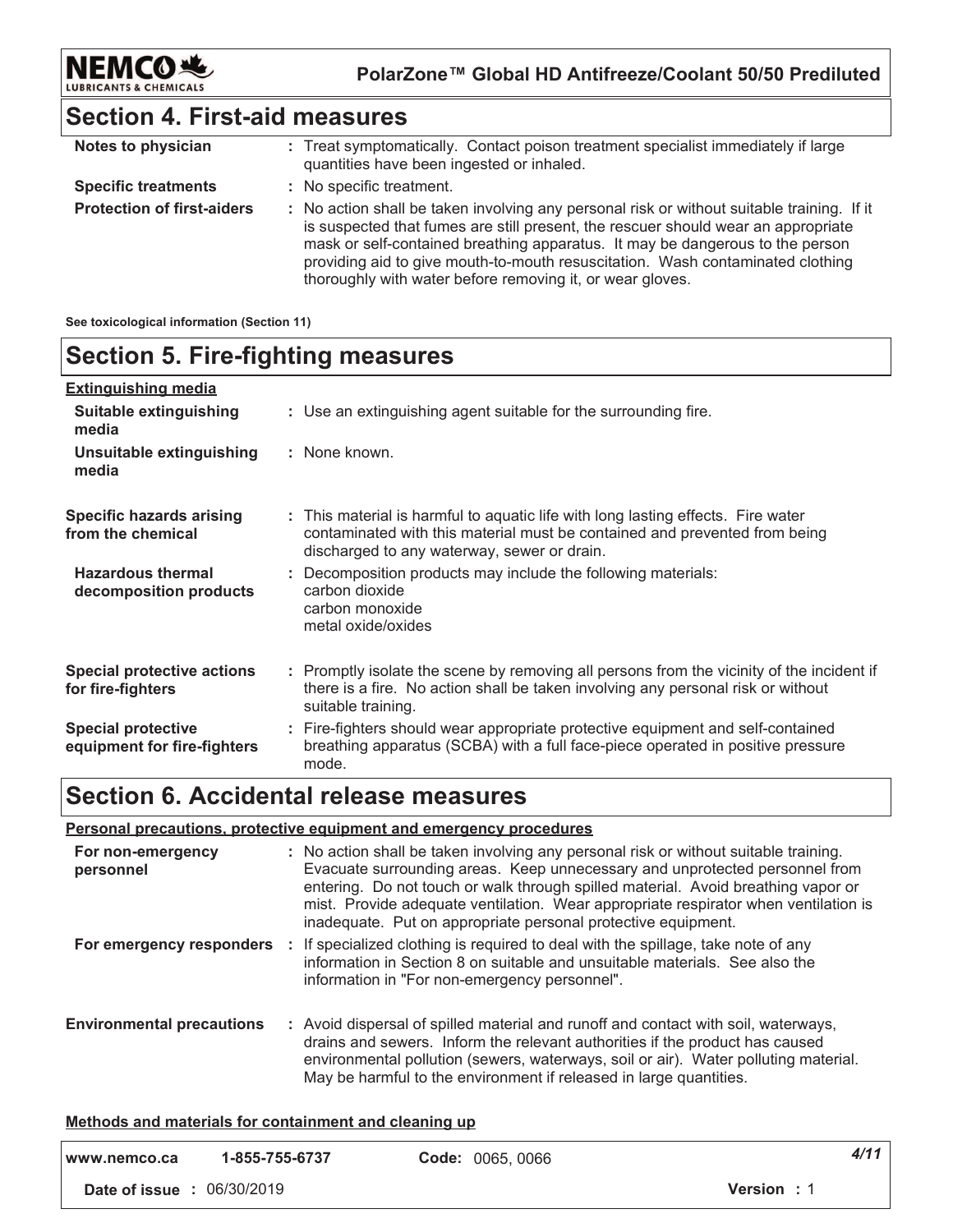

### **Section 6. Accidental release measures**

| ×<br>۰.<br>., | ۰. |
|---------------|----|

: Stop leak if without risk. Move containers from spill area. Approach release from upwind. Prevent entry into sewers, water courses, basements or confined areas. Wash spillages into an effluent treatment plant or proceed as follows. Contain and collect spillage with non-combustible, absorbent material e.g. sand, earth, vermiculite or diatomaceous earth and place in container for disposal according to local regulations (see Section 13). Dispose of via a licensed waste disposal contractor. Contaminated absorbent material may pose the same hazard as the spilled product. Note: see Section 1 for emergency contact information and Section 13 for waste disposal. **\$pill**  $\qquad \qquad$  :

### **Section 7. Handling and storage**

#### <u>Precautions for safe handling</u>

| <b>Protective measures</b>                                         | : Put on appropriate personal protective equipment (see Section 8). Avoid exposure -<br>obtain special instructions before use. Avoid exposure during pregnancy. Do not<br>handle until all safety precautions have been read and understood. Do not get in<br>eyes or on skin or clothing. Do not breathe vapor or mist. Do not ingest. Avoid<br>release to the environment. If during normal use the material presents a respiratory<br>hazard, use only with adequate ventilation or wear appropriate respirator. Keep in<br>the original container or an approved alternative made from a compatible material,<br>kept tightly closed when not in use. Empty containers retain product residue and<br>can be hazardous. Do not reuse container. |
|--------------------------------------------------------------------|-----------------------------------------------------------------------------------------------------------------------------------------------------------------------------------------------------------------------------------------------------------------------------------------------------------------------------------------------------------------------------------------------------------------------------------------------------------------------------------------------------------------------------------------------------------------------------------------------------------------------------------------------------------------------------------------------------------------------------------------------------|
| Advice on general<br>occupational hygiene                          | : Eating, drinking and smoking should be prohibited in areas where this material is<br>handled, stored and processed. Workers should wash hands and face before eating,<br>drinking and smoking. See also Section 8 for additional information on hygiene<br>measures.                                                                                                                                                                                                                                                                                                                                                                                                                                                                              |
| Conditions for safe storage,<br>including any<br>incompatibilities | : Store in accordance with local regulations. Store in original container protected from<br>direct sunlight in a dry, cool and well-ventilated area, away from incompatible<br>materials (see Section 10) and food and drink. Store locked up. Keep container<br>tightly closed and sealed until ready for use. Containers that have been opened<br>must be carefully resealed and kept upright to prevent leakage. Do not store in<br>unlabeled containers. Use appropriate containment to avoid environmental<br>contamination. See Section 10 for incompatible materials before handling or use.                                                                                                                                                 |

### Section 8. Exposure controls/personal protection

#### <u>Control parameters</u>

#### <u>**<u>Occupational exposure limits</u>**</u>

| Ingredient name | <b>Exposure limits</b>                                                                                                                                                                                                                                                                                                                                                                                                                                                                                                                                                                                                                                              |
|-----------------|---------------------------------------------------------------------------------------------------------------------------------------------------------------------------------------------------------------------------------------------------------------------------------------------------------------------------------------------------------------------------------------------------------------------------------------------------------------------------------------------------------------------------------------------------------------------------------------------------------------------------------------------------------------------|
| Ethanediol      | CA Ontario Provincial (Canada, 1/2018).<br>C: 100 mg/m <sup>3</sup> Form: Aerosol only<br>CA British Columbia Provincial (Canada, 7/2018).<br>C: 100 mg/m <sup>3</sup> Form: Aerosol.<br>TWA: 10 mg/m <sup>3</sup> 8 hours. Form: Particulate.<br>STEL: 20 mg/m <sup>3</sup> 15 minutes. Form: Particulate.<br>C: 50 ppm Form: Vapor<br>CA Saskatchewan Provincial (Canada, 7/2013).<br>CEIL: 100 mg/m <sup>3</sup> Form: Aerosol.<br>CA Quebec Provincial (Canada, 1/2014).<br>STEV: 50 ppm 15 minutes. Form: Vapor and mist<br>STEV: 127 mg/m <sup>3</sup> 15 minutes. Form: Vapor and mist<br>CA Alberta Provincial (Canada, 6/2018).<br>C: $100 \text{ mg/m}^3$ |

**,,," "123242 -**

*-*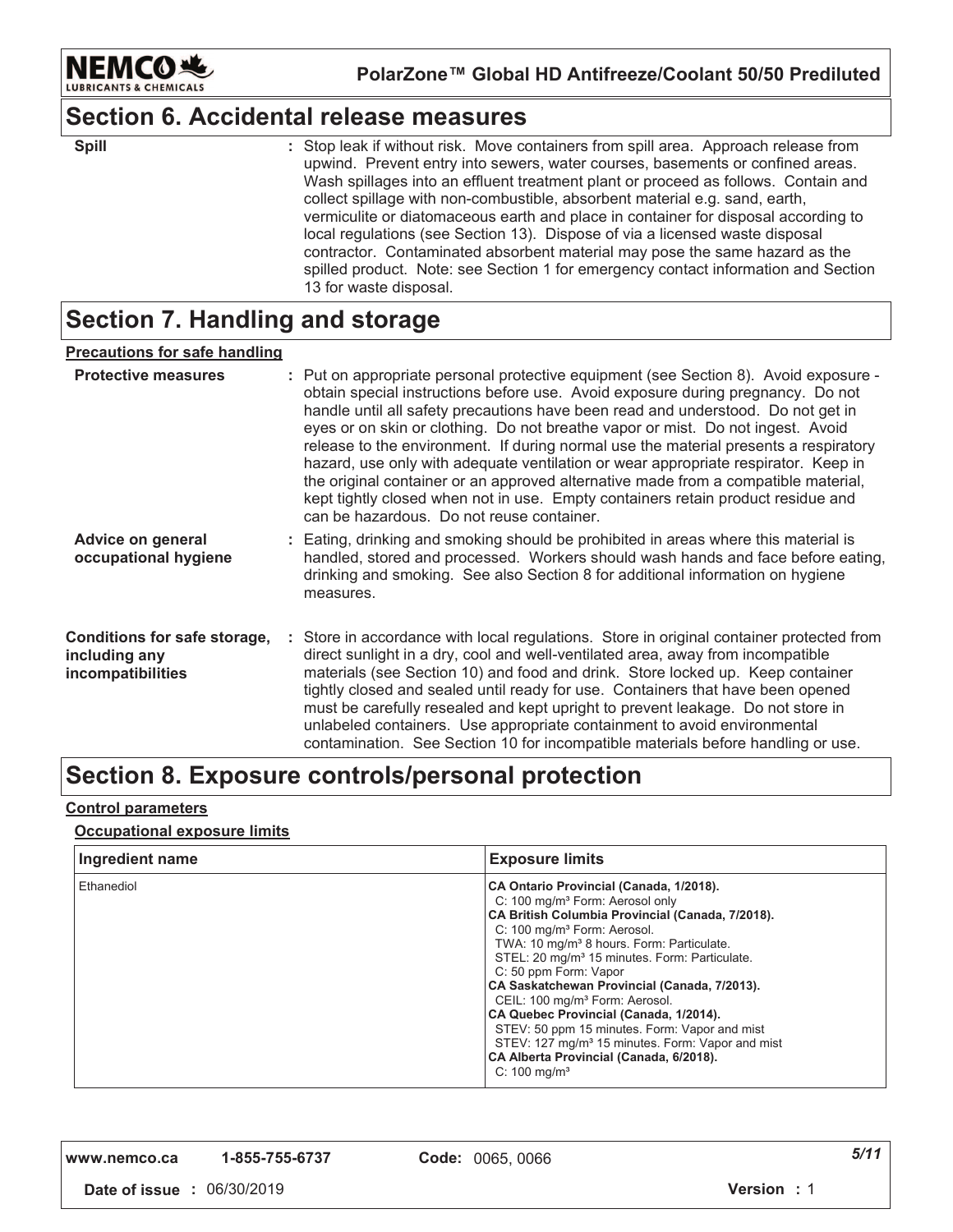

### Section 8. Exposure controls/personal protection

| Appropriate engineering<br>controls       | : If user operations generate dust, fumes, gas, vapor or mist, use process enclosures,<br>local exhaust ventilation or other engineering controls to keep worker exposure to<br>airborne contaminants below any recommended or statutory limits.                                                                                                                                                                                                                                                                                                                                                                          |  |  |
|-------------------------------------------|---------------------------------------------------------------------------------------------------------------------------------------------------------------------------------------------------------------------------------------------------------------------------------------------------------------------------------------------------------------------------------------------------------------------------------------------------------------------------------------------------------------------------------------------------------------------------------------------------------------------------|--|--|
| <b>Environmental exposure</b><br>controls | : Emissions from ventilation or work process equipment should be checked to ensure<br>they comply with the requirements of environmental protection legislation.                                                                                                                                                                                                                                                                                                                                                                                                                                                          |  |  |
| <b>Individual protection measures</b>     |                                                                                                                                                                                                                                                                                                                                                                                                                                                                                                                                                                                                                           |  |  |
| <b>Hygiene measures</b>                   | : Wash hands, forearms and face thoroughly after handling chemical products, before<br>eating, smoking and using the lavatory and at the end of the working period.<br>Appropriate techniques should be used to remove potentially contaminated clothing.<br>Wash contaminated clothing before reusing. Ensure that eyewash stations and<br>safety showers are close to the workstation location.                                                                                                                                                                                                                         |  |  |
| <b>Eye/face protection</b>                | : Safety eyewear complying with an approved standard should be used when a risk<br>assessment indicates this is necessary to avoid exposure to liquid splashes, mists,<br>gases or dusts. If contact is possible, the following protection should be worn,<br>unless the assessment indicates a higher degree of protection: chemical splash<br>goggles.                                                                                                                                                                                                                                                                  |  |  |
| <b>Skin protection</b>                    |                                                                                                                                                                                                                                                                                                                                                                                                                                                                                                                                                                                                                           |  |  |
| <b>Hand protection</b>                    | : Chemical-resistant, impervious gloves complying with an approved standard should<br>be worn at all times when handling chemical products if a risk assessment indicates<br>this is necessary. Considering the parameters specified by the glove manufacturer,<br>check during use that the gloves are still retaining their protective properties. It<br>should be noted that the time to breakthrough for any glove material may be<br>different for different glove manufacturers. In the case of mixtures, consisting of<br>several substances, the protection time of the gloves cannot be accurately<br>estimated. |  |  |
| <b>Body protection</b>                    | : Personal protective equipment for the body should be selected based on the task<br>being performed and the risks involved and should be approved by a specialist<br>before handling this product.                                                                                                                                                                                                                                                                                                                                                                                                                       |  |  |
| Other skin protection                     | : Appropriate footwear and any additional skin protection measures should be<br>selected based on the task being performed and the risks involved and should be<br>approved by a specialist before handling this product.                                                                                                                                                                                                                                                                                                                                                                                                 |  |  |
| <b>Respiratory protection</b>             | : Based on the hazard and potential for exposure, select a respirator that meets the<br>appropriate standard or certification. Respirators must be used according to a<br>respiratory protection program to ensure proper fitting, training, and other important<br>aspects of use.                                                                                                                                                                                                                                                                                                                                       |  |  |

## Section 9. Physical and chemical properties

| Appearance                |                                                                   |
|---------------------------|-------------------------------------------------------------------|
| <b>Physical state</b>     | : Liquid. [Clear.]                                                |
| Color                     | : Yellow.                                                         |
| Odor                      | $:$ Mild.                                                         |
| <b>Odor threshold</b>     | : Not available.                                                  |
| pH                        | $: 8.0 - 9.0$                                                     |
| <b>Freezing point</b>     | : $-37^{\circ}$ C, $-52^{\circ}$ C ( $-34.6$ , $-61.6^{\circ}$ F) |
| <b>Boiling point</b>      | : $106^{\circ}$ C, n/a (222.8 $^{\circ}$ F)                       |
| <b>Flash point</b>        | : Not available.                                                  |
| <b>Evaporation rate</b>   | $:$ Not available.                                                |
| Flammability (solid, gas) | $:$ Not available.                                                |

1-855-755-6737 www.nemco.ca

Code: 0065, 0066

Date of issue : 06/30/2019

 $6/11$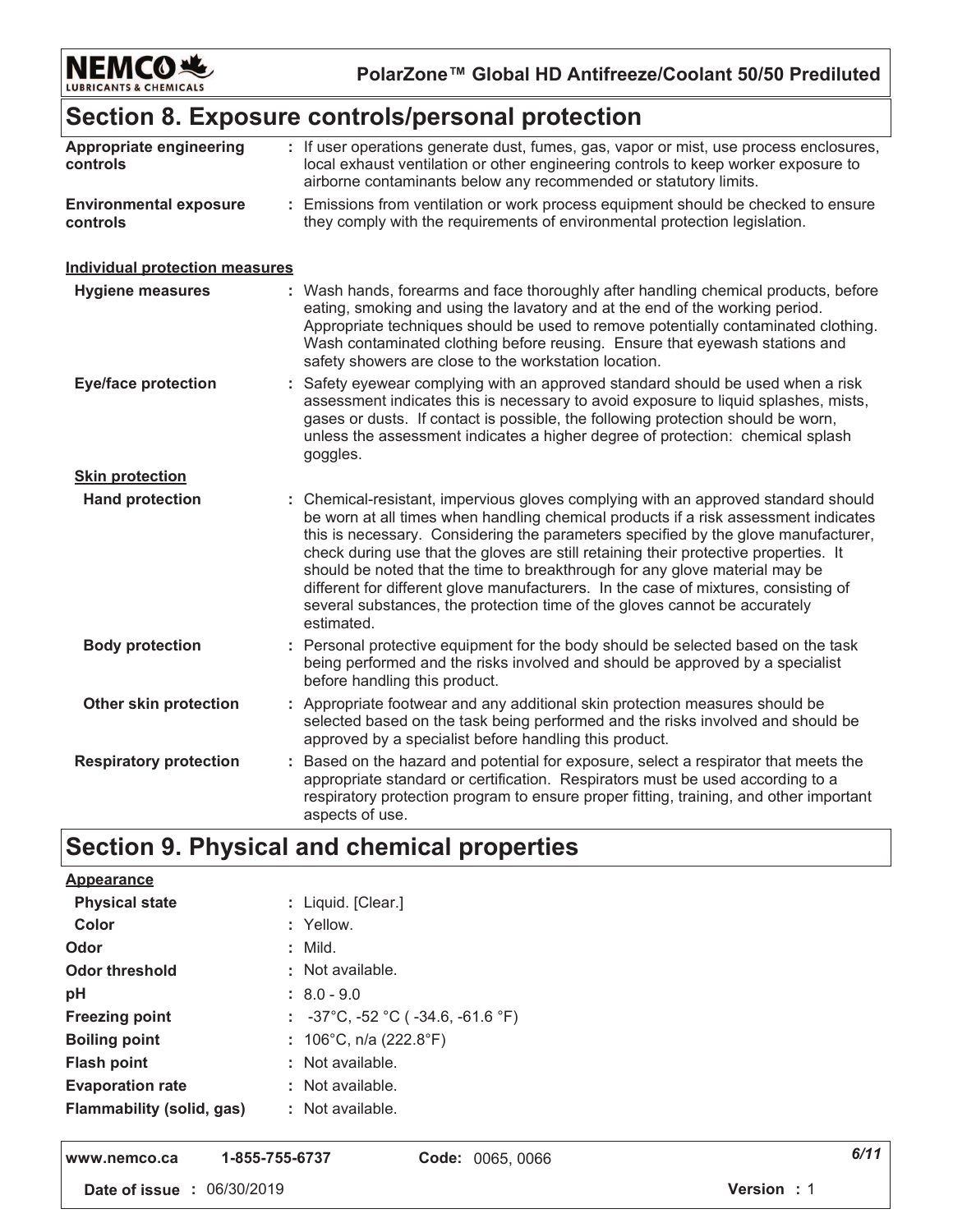

### **Section 9. Physical and chemical properties**

| Lower and upper explosive<br>(flammable) limits   | : Not available.    |
|---------------------------------------------------|---------------------|
| Vapor pressure                                    | : Not available.    |
| Vapor density                                     | : Not available.    |
| <b>Relative density</b>                           | : 1.08, n/a         |
| <b>Solubility</b>                                 | : Soluble in water. |
| <b>Partition coefficient: n-</b><br>octanol/water | : Not available.    |
| <b>Auto-ignition temperature</b>                  | : Not available.    |
| Decomposition temperature                         | : Not available.    |
| <b>Viscosity</b>                                  | : Not available.    |

### **Section 10. Stability and reactivity**

| <b>Reactivity</b>                            | : No specific test data related to reactivity available for this product or its ingredients.              |
|----------------------------------------------|-----------------------------------------------------------------------------------------------------------|
| <b>Chemical stability</b>                    | : The product is stable.                                                                                  |
| <b>Possibility of hazardous</b><br>reactions | : Under normal conditions of storage and use, hazardous reactions will not occur.                         |
| <b>Conditions to avoid</b>                   | : No specific data.                                                                                       |
| Incompatible materials                       | : Reactive or incompatible with the following materials: oxidizing materials.                             |
| <b>Hazardous decomposition</b><br>products   | : Under normal conditions of storage and use, hazardous decomposition products<br>should not be produced. |

### **Section 11. Toxicological information**

#### <u>Information on toxicological effects</u>

#### <u>Acute toxicity</u>

| <b>Product/ingredient name</b> | <b>Result</b> | <b>Species</b> | <b>Dose</b> | <b>Exposure</b> |
|--------------------------------|---------------|----------------|-------------|-----------------|
| Ethanediol                     | LD50 Oral     | Rat            | 4700 mg/kg  |                 |

#### <u>**Irritation/Corrosion</u>**</u>

| <b>Product/ingredient name</b> | <b>Result</b>            | <b>Species</b> | <b>Score</b> | <b>Exposure</b>     | <b>Observation</b> |
|--------------------------------|--------------------------|----------------|--------------|---------------------|--------------------|
| Ethanediol                     | Eves - Mild irritant     | Rabbit         |              | 24 hours 500 mg   - |                    |
|                                | Eves - Mild irritant     | Rabbit         |              | 1 hours 100 mg      |                    |
|                                | Eves - Moderate irritant | Rabbit         |              | 6 hours 1440 mg   - |                    |
|                                | Skin - Mild irritant     | Rabbit         |              | 555 mg              |                    |

#### <u>Sensitization</u>

There is no data available.

#### <u>**Mutagenicity</u>**</u>

There is no data available.

#### **Carcinogenicity**

#### <u>Classification</u>

**,,," "123242 -**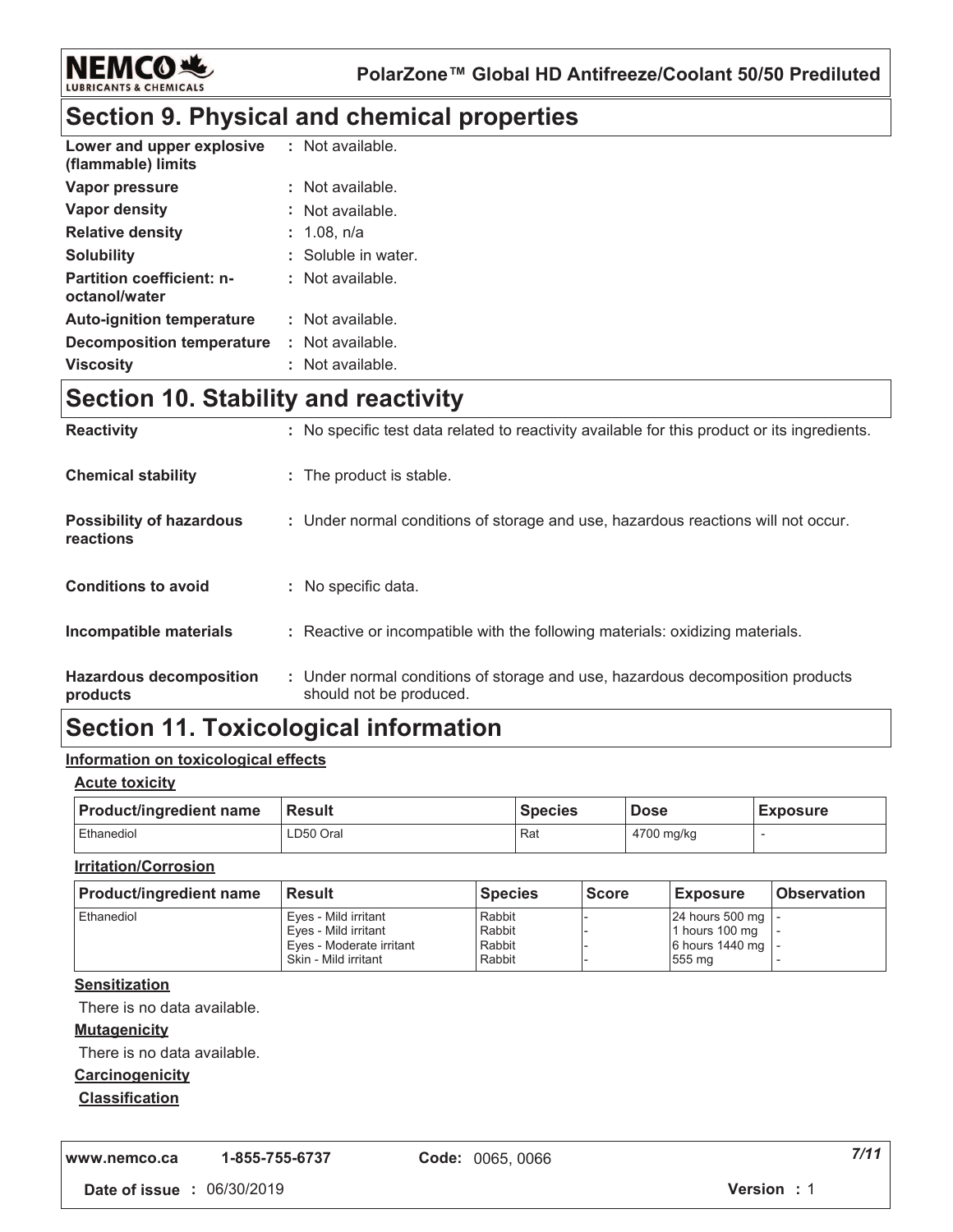

### **Section 11. Toxicological information**

| <b>Product/ingredient</b><br>Iname | OSHA  IARC |   | <b>NTP</b> | <b>ACGIH</b> | <b>EPA</b> | <b>NIOSH</b> |
|------------------------------------|------------|---|------------|--------------|------------|--------------|
| <b>Ethanediol</b>                  |            | - |            | A4           |            |              |

#### <u>**Reproductive toxicity</u>**</u>

There is no data available.

#### <u>Teratogenicity</u>

There is no data available.

#### <u>**<u>Specific target organ toxicity (single exposure)</u>**</u>

There is no data available.

#### <u>**<u>Specific target organ toxicity (repeated exposure)</u>**</u>

| Name                           | <b>Category</b> | <b>Target organs</b> |
|--------------------------------|-----------------|----------------------|
| Potassium p-tert-butylbenzoate | Category        | Not determined       |

#### <u>Aspiration hazard</u>

There is no data available.

| Information on the likely<br>routes of exposure | : Dermal contact. Eye contact. Inhalation. Ingestion. |
|-------------------------------------------------|-------------------------------------------------------|
| <b>Potential acute health effects</b>           |                                                       |
| Eye contact                                     | : Causes serious eye irritation.                      |
| <b>Inhalation</b>                               | : No known significant effects or critical hazards.   |
| <b>Skin contact</b>                             | : No known significant effects or critical hazards.   |
| Ingestion                                       | : Harmful if swallowed.                               |

#### <u>**<u>Symptoms related to the physical, chemical and toxicological characteristics</u>**</u>

| Eye contact         | : Adverse symptoms may include the following:<br>pain or irritation<br>watering<br>redness                                  |
|---------------------|-----------------------------------------------------------------------------------------------------------------------------|
| <b>Inhalation</b>   | : Adverse symptoms may include the following:<br>reduced fetal weight<br>increase in fetal deaths<br>skeletal malformations |
| <b>Skin contact</b> | : Adverse symptoms may include the following:<br>reduced fetal weight<br>increase in fetal deaths<br>skeletal malformations |
| Ingestion           | : Adverse symptoms may include the following:<br>reduced fetal weight<br>increase in fetal deaths<br>skeletal malformations |

|                                       | Delayed and immediate effects and also chronic effects from short and long term exposure |
|---------------------------------------|------------------------------------------------------------------------------------------|
| <b>Short term exposure</b>            |                                                                                          |
| <b>Potential immediate</b><br>effects | : No known significant effects or critical hazards.                                      |
|                                       | Carley OOCE OOCC<br>4 OFF 7FF 6797                                                       |

*--*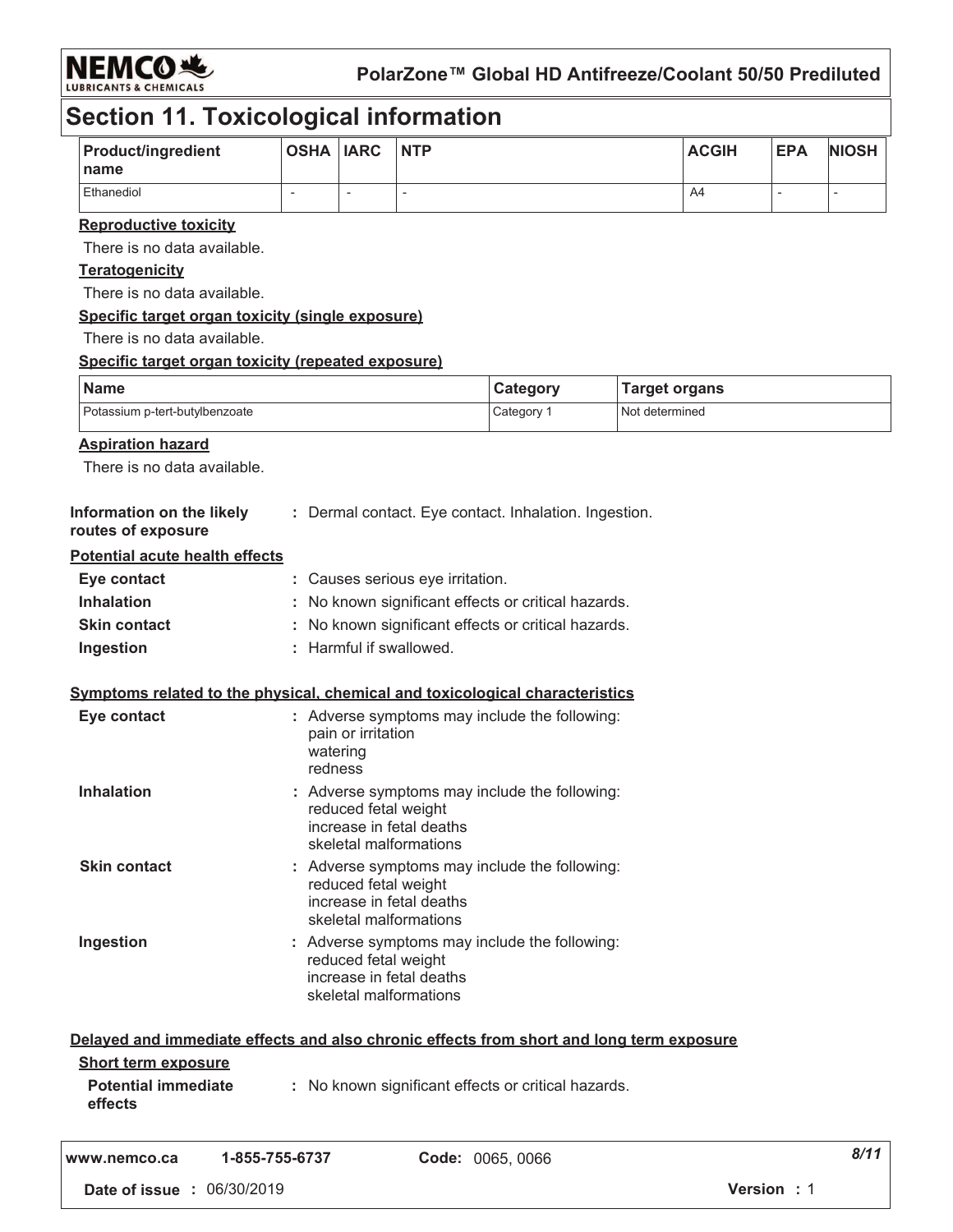

### **Section 11. Toxicological information**

| <b>Potential delayed effects</b>        | : No known significant effects or critical hazards.               |
|-----------------------------------------|-------------------------------------------------------------------|
| Long term exposure                      |                                                                   |
| <b>Potential immediate</b><br>effects   | : No known significant effects or critical hazards.               |
| <b>Potential delayed effects</b>        | : No known significant effects or critical hazards.               |
| <b>Potential chronic health effects</b> |                                                                   |
| General                                 | : Causes damage to organs through prolonged or repeated exposure. |
| Carcinogenicity                         | : No known significant effects or critical hazards.               |
| <b>Mutagenicity</b>                     | : No known significant effects or critical hazards.               |
| <b>Teratogenicity</b>                   | : May damage the unborn child.                                    |
| <b>Developmental effects</b>            | : No known significant effects or critical hazards.               |
| <b>Fertility effects</b>                | : May damage fertility.                                           |

#### <u>Numerical measures of toxicity</u>

#### <u>**<u>Acute toxicity estimates</u>**</u>

| <b>Route</b> | <b>ATE value</b> |
|--------------|------------------|
| Oral         | 941.2 mg/kg      |

### **Section 12. Ecological information**

#### <u> Toxicity</u>

| <b>Product/ingredient name</b> | <b>Result</b>                                                               | <b>Species</b>                                                  | <b>Exposure</b>      |
|--------------------------------|-----------------------------------------------------------------------------|-----------------------------------------------------------------|----------------------|
| Ethanediol                     | Acute LC50 6900000 µg/L Fresh water                                         | Crustaceans - Ceriodaphnia dubia -<br>Neonate                   | 48 hours             |
|                                | Acute LC50 41000000 µg/L Fresh water<br>Acute LC50 8050000 µg/L Fresh water | Daphnia - Daphnia magna - Neonate<br>Fish - Pimephales promelas | 48 hours<br>96 hours |

#### **Persistence and degradability**

There is no data available.

#### **Bioaccumulative potential**

| <b>Product/ingredient name</b> | $ $ LogP <sub>ow</sub> | <b>BCF</b> | <b>Potential</b> |
|--------------------------------|------------------------|------------|------------------|
| Ethanediol                     | $-1.36$                |            | low              |

### <u>Mobility in soil</u>

| Soil/water partition   | : There is no data available. |
|------------------------|-------------------------------|
| coefficient $(K_{oc})$ |                               |

#### **Other adverse effect**  $\colon$  No known significant effects or critical hazards.

| www.nemco.ca | 1-855-755-6737 | C |
|--------------|----------------|---|
|              |                |   |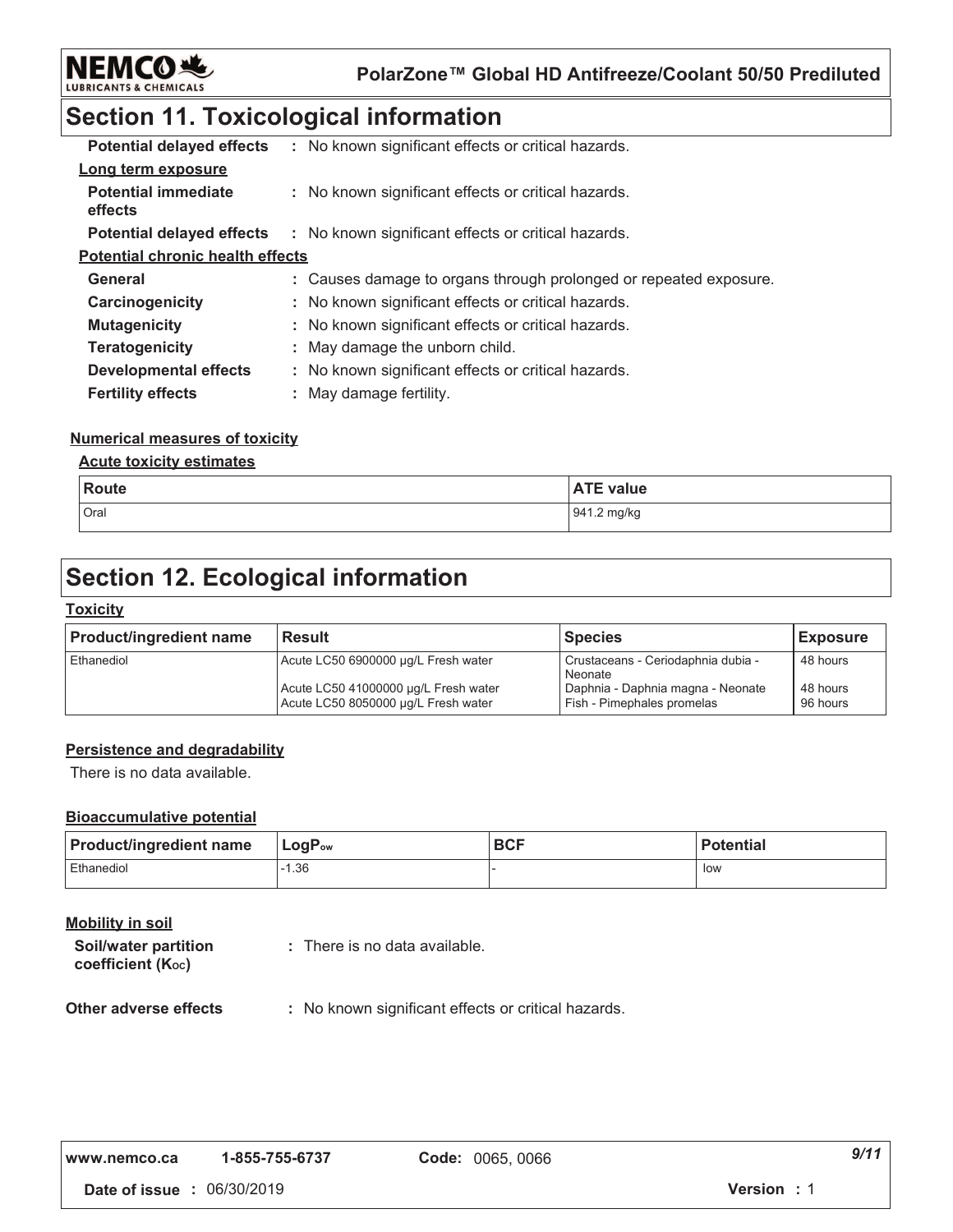

### **Section 13. Disposal considerations**

: The generation of waste should be avoided or minimized wherever possible. Disposal of this product, solutions and any by-products should comply with the requirements of environmental protection and waste disposal legislation and any regional local authority requirements. Dispose of surplus and non-recyclable products via a licensed waste disposal contractor. Waste should not be disposed of untreated to the sewer unless fully compliant with the requirements of all authorities with jurisdiction. Waste packaging should be recycled. Incineration or landfill should only be considered when recycling is not feasible. This material and its container must be disposed of in a safe way. Care should be taken when handling empty containers that have not been cleaned or rinsed out. Empty containers or liners may retain some product residues. Avoid dispersal of spilled material and runoff and contact with soil, waterways, drains and sewers. **Disposal methods :**  $\qquad \qquad :$ 

### **Section 14. Transport information**

|                                      | <b>TDG Classification</b> | <b>IMDG</b>    | <b>IATA</b>    |
|--------------------------------------|---------------------------|----------------|----------------|
| <b>UN number</b>                     | Not regulated.            | Not regulated. | Not regulated. |
| <b>UN proper</b><br>shipping name    |                           | $\blacksquare$ |                |
| <b>Transport</b><br>hazard class(es) |                           | ۰              |                |
| <b>Packing group</b>                 | $\sim$                    | $\blacksquare$ |                |
| <b>Environmental</b><br>hazards      | No.                       | No.            | No.            |
| <b>Additional</b><br>information     |                           | $\blacksquare$ |                |

**AERG** : Not applicable

**Special precautions for user : Transport within user's premises: always transport in closed containers that are** upright and secure. Ensure that persons transporting the product know what to do in the event of an accident or spillage.

### **Section 15. Regulatory information**

| <u>Canadian lists</u>                        |                                                                                              |
|----------------------------------------------|----------------------------------------------------------------------------------------------|
| <b>Canada inventory (DSL</b><br><b>NDSL)</b> | : At least one component is not listed in DSL but all such components are listed in<br>NDSL. |
| <b>Canadian NPRI</b>                         | : The following components are listed: Ethanediol                                            |
| <b>CEPA Toxic substances</b>                 | : None of the components are listed.                                                         |